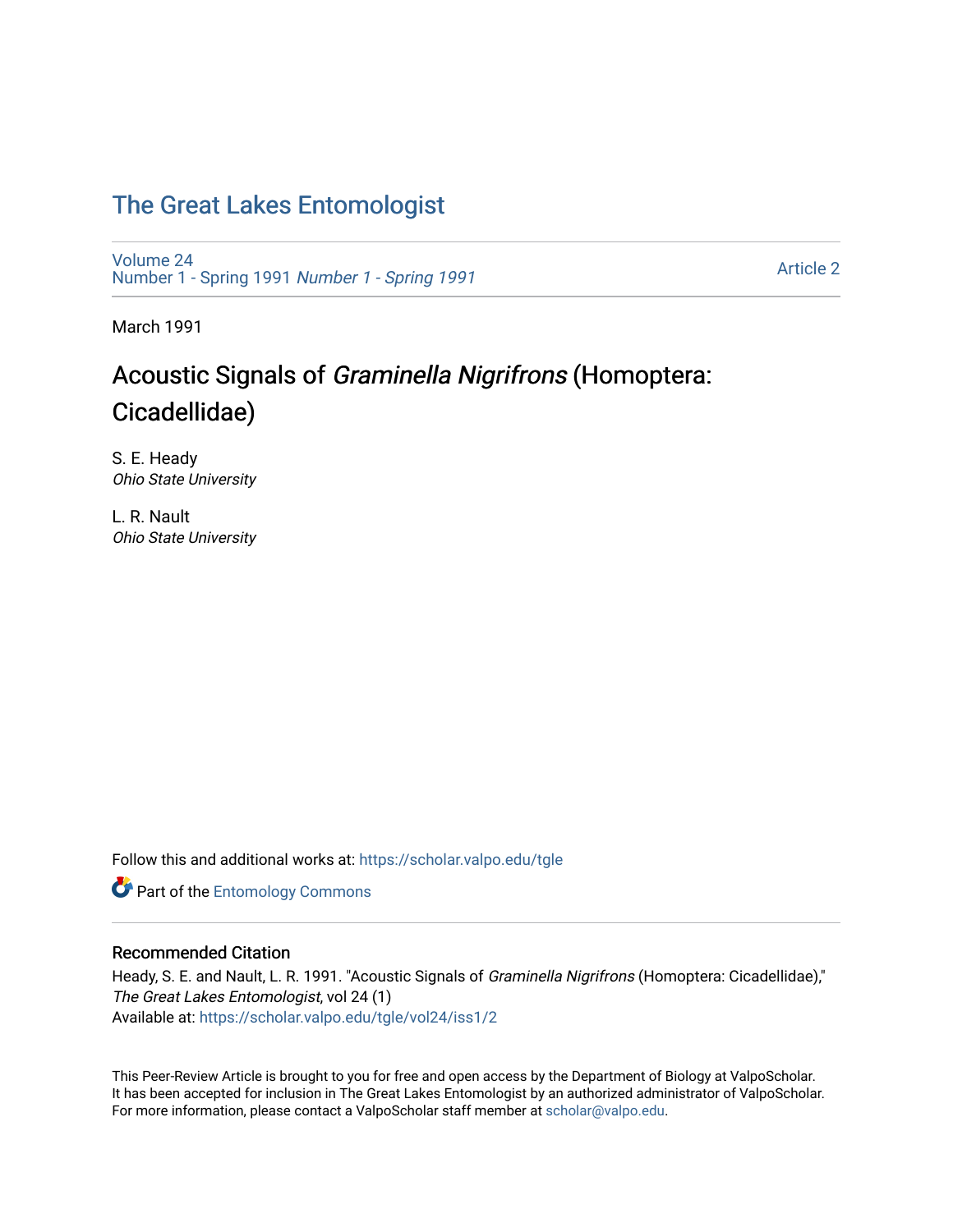### 1991 THE GREAT LAKES ENTOMOLOGIST 9

## **ACOUSTIC SIGNALS OF** *GRAM/NELLA NIGRIFRONS*  **(HOMOPTERA: CICADELLIDAE)**

#### S. E. Heady and L. R. Nault<sup>1</sup>

#### ABSTRACT

The deltocephaline leafhopper, *Graminella nigrifrons,* produces low intensity substrate transmitted vibrations (signals) to facilitate location of virgin females by males during courtship. In the laboratory, signals produced on maize leaves were received by a phonographic cartridge, amplified, and analyzed on an oscillograph and sonograph. Male calls, that are produced spontaneously, are complex, consisting of three consecutive sections. Section 1 consists of ca. 3 sec of irregular clicks.<br>Section 2 has ca. 4 sec of repeated phrases consisting of a continuous series of 0.4 sec chirps and a roll. Section 3 consists of ca. 5 sec of an intermittent series of 0.2 sec<br>chirps and a roll. Female calls are produced in response to male calls. Female calls<br>are simple compared to male calls and consist of clicking. Signal patterns of G. *nigrifrons* are compared to those of other leafhoppers and evolutionary scenarios are presented to account for the observed gender differences in signals.

The black faced leafhopper, *Graminella nigrifrons* (Forbes), is one of the most common leafhoppers occurring in grasslands of the Eastern United States (Kramer 1967). G. *nigrifrons* is the primary vector of the virus causing one of the most important stunting diseases of maize *(Zea mays* mays) in the United States. The pathogen, initially described as the 'Ohio corn stunt agent' by Rosenkranz (1969). was later identified as maize chlorotic dwarf virus (MCDV) (Gingery 1988 and references therein). In the corn belt states, MCDV has been reported in Ohio, Illinois, and Indiana, but is generally a problem only in areas where its alternate host, johnsongrass *(Sorghum halepense L.)*, occurs *(Gordon et al. 1981)*. Use of tolerant maize genotypes can reduce losses in some years and locations. MCDV remains the most destructive and widespread maize virus in the Southeastern and adjacent maize growing regions of the United States (Gordon and Nault 1977).

The biology of G. *nigrifrons* and its role as the vector of MCDV are well documented. Studies have been conducted on field biology (Boyd and Pitre 1968, Stoner and Gustin 1967), host range (Boyd and Pitre 1969), host utilization (Hunt and Nault 1990, Larsen et aI. 1990). distribution (Douglas et al. 1966, Durant 1968, Durant and Hepner 1968), and vector relationships (Nault et al. 1973, Choudhury and Rosenkranz 1983, Knoke et al. 1983). The reproductive biology of G. *nigrifrons*  has been studied in terms of laboratory life tables (Sedlecek et al. 1986); however, studies on the mating behavior were lacking. Leafhoppers were discovered to produce low intensity substrate signals by Ossiannilsson  $(i949)$ . These signals are integral in courtship and facilitate males locating virgin females for copulation. To aid

1

IDepartment of Entomology, Ohio Agricultural Research and Development Center, The Ohio State University, Wooster, OH 44691.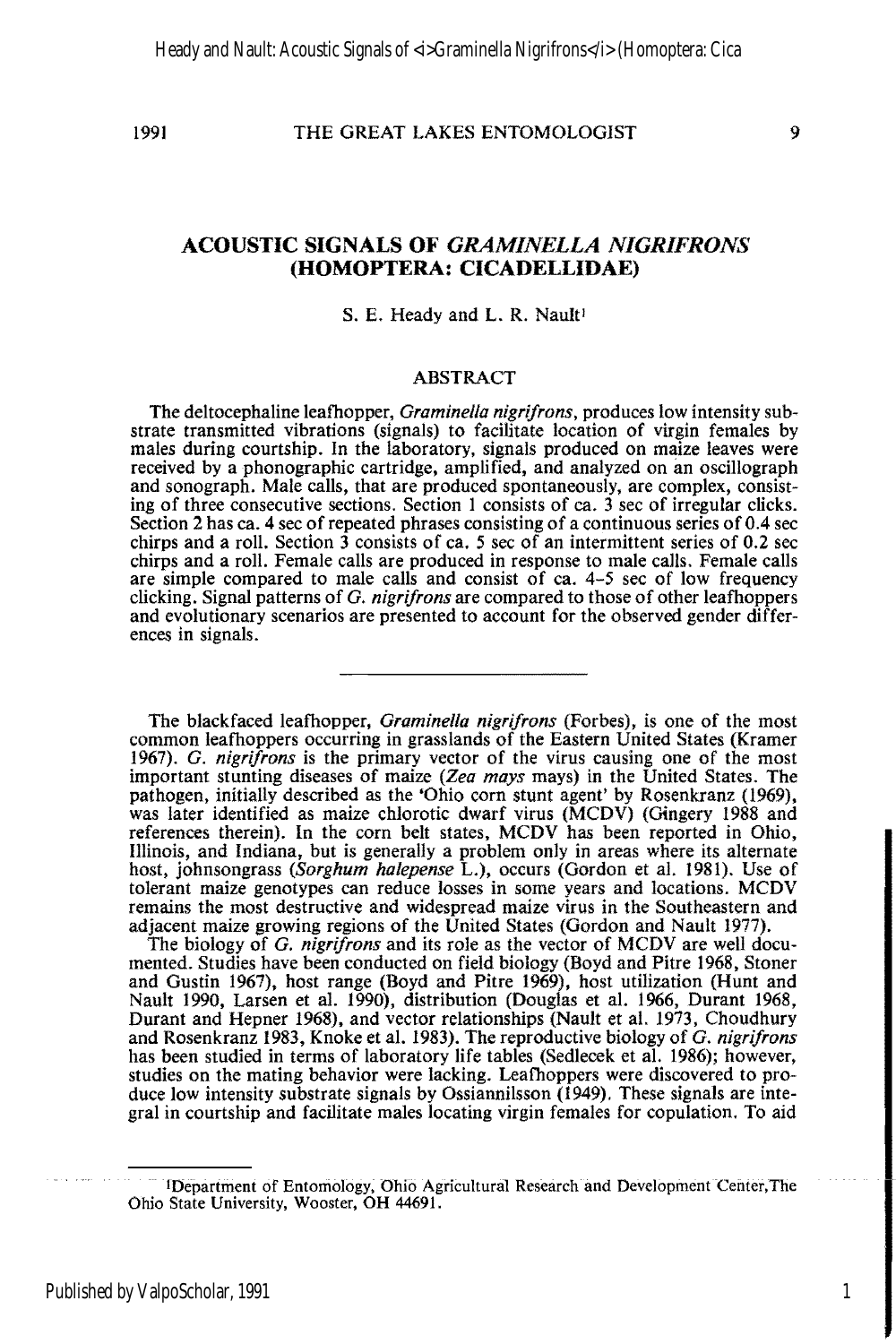#### 10 THE GREAT LAKES ENTOMOLOGIST Vol. 24, No. 1

our understanding of the mating behavior of G. *nigrijrons,* male and female signals are described herein. Other aspects of the mating behavior, particularly those that may influence vector movement and disease spread, were conducted concurrently (Hunt 1988).

#### MATERIALS AND METHODS

Acoustic recordings were made using adults taken from laboratory colonies kept in rearing cages (D'Arcy and Nault 1982) at 26-28°C with a photoperiod of 12:12 (L:D). Late-instar nymphs were individually separated to obtain virgin adults for recording (Heady et al. 1986). To record signals, a leafhopper was placed on a maize leaf piece (ca. 15 cm length) and quickly covered with a plastic dome (l cm diam) (Heady 1987). The leaf piece was laid over a phonographic cartridge (Electro Voice 5146) so that it lightly touched the needle. Signal output from the cartridge was sent to a preamplifier (Omega EQ-25), a DC amplifier at  $100x$  (Dana 3640), displayed on<br>an oscilloscope (Dumont/Fairchild 766), monitored with earphones, and recorded<br>on a tape recorder (Nagra E) using magnetic tape (3M 250) ings were made in a laboratory where temperatures ranged from  $25 \pm 2^{\circ}$ C. Calls on acoustic tape were printed using a pen and ink polygraph (Grass Model 7, D.C. driver amplifier)(Heady et al. 1986). For male *G. nigrifrons*, the average duration of a spontaneous call was measured from 30 randomly chosen individuals. Characterizations of portions of the male signals were analyzed from oscillograms of five calls per individual and 10 individuals using a repeated measures analysis of covariance, with temperature as the covariable. Calls of female G. *nigrijrons* were analyzed from eleven individuals. Frequency spectra were printed using a DSP Sona-Graph (Model 5500, Kay Elemetrics Corp.).

Call terminology is described based on onomatopoeic interpretation and by pulse structure (Alexander 1967, Booij 1982, Heady et al. 1986, Huber et al. 1989). Leafhopper call repertoire includes male calling signals and male and female court-<br>ship signals. These calls are made up of sections composed of phrases, which are themselves made up of chirps, clicks, rolls, and intervals of silence. Chirps are distinct sounds to the human ear and are composed of simple or complex pulses of sound. Clicks have shorter durations than chirps. A roll is composed of a chirp and 3-6 pulses.

#### RESULTS

G. *nigrijrons* males spontaneously produced calling signals with mean durations of 15.2 (S.E.  $= 1.4$ , N  $= 30$ ) sec. In the presence of a responding female, the male would call almost continuously as he walked to the female and joined genitalia. The male calling signal of G. *nigrijrons* was composed of three sections (Fig. lA). Section 1 consisted of irregular clicks which were produced with increasing frequency over ca. 3 sec. Section 2 consisted of ca. 4 sec of repeated phrases consisting of a continuous series of 5-9 chirps and a roll (Fig. IB). Section 3 has ca. 5 sec of repeated phrases consisting of an intermittent series of 1-4 chirps and a roll (Fig. IC). The repeating phrase in section 2 was longer than the repeating phrase in section 3, 0.4 and 0.2 sec, respectively (Table 1). The rolls found in section 2 and 3 were not significantly different in duration and pulse rate (Table 1). Additionally, the rate of roll production (rolls/msec) in section 2 and 3 was not significantly different  $(P > 0.20)$ . Thus the main difference between section 2 and 3 was the chirping before rolls. When the chirps, rolls, and silent interval between phrases chirping before rolls. When the chirps, rolls, and silent interval between phrases were totaled (Table 1, phrase duration <sup>+</sup>phrase interval) and compared for section 2 and 3, section 3 phrases ( $\bar{x}$  = 597.8, S.E. = 9.9) were only slightly longer than section 2 phrases  $(x = 537.5, S.E. = 17.2)$ . Temperature did not significantly (P >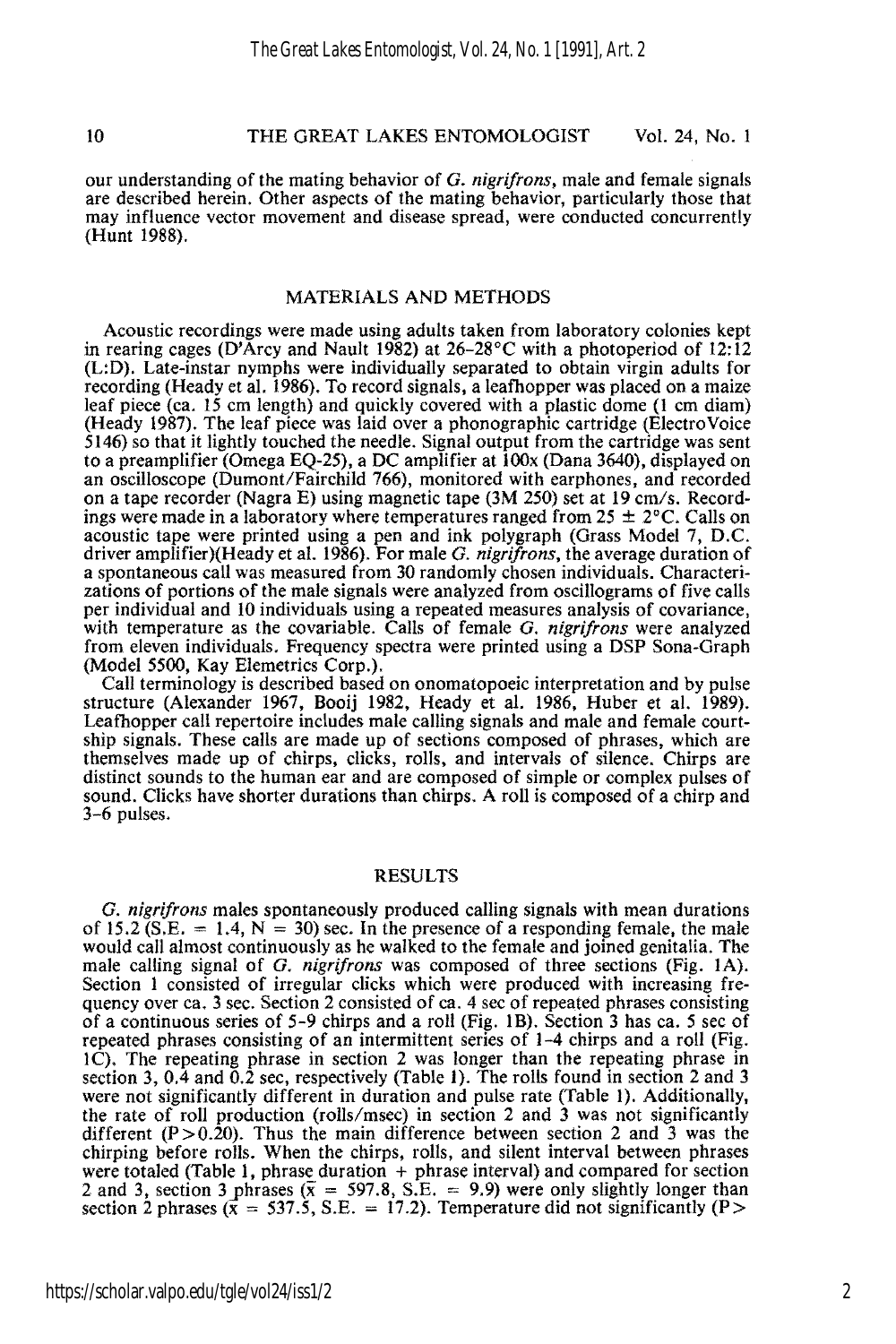#### 1991 THE GREAT LAKES ENTOMOLOGIST 11

Table 1. - Male calling signal variables of *Graminella nigrifrons*.

|                                           | $\bar{x}$ (S.E.) |                        |
|-------------------------------------------|------------------|------------------------|
|                                           | Section $2^a$    | Section 3 <sup>3</sup> |
| Phrase Duration (msec)                    | 449.4 (15.7)     | 215.8(4.5)             |
| Phrase Interval (msec)                    | 88.1 (10.2)      | 382.0 (10.6)           |
| Chirp Rate (chirps/sec) $\degree$         | 0.02(0.0003)     |                        |
| Roll Duration (msec)                      | 64.6(1.1)        | 64.6 (0.9)             |
| Roll Pulse Rate (pulses/sec) <sup>p</sup> | 0.15(0.0044)     | 0.15(0.0066)           |
| Roll Rate (rolls/sec)"                    | 2.00(0.043)      | 1.87(0.064)            |

 $\frac{a}{c}$  Corresponds to Fig. 1.

b Values are temperature corrected for 24°C.

0.20) affect duration of phrases or intervals between phrases, but did impact on the pulse rate of chirping in section 2, pulse rate in the rolls, and rate of roll production (P<0.05). The variation in calls among individuals for all variables analyzed was 2-7 times higher than the variation in calls within individuals. The frequency spectrum of calls of male *G. nigrifrons* consisted of frequency bands of energy concentrated between DC to 2000 Hz, with dominant frequencies at ca. 250 and 390 Hz.

In courtship, male calling began with section 1 type calls followed by section 2 and section 3 type calls which were repeated until copulation. Females called only when males produced section 2 and 3 calls. Calls of female G. *nigrijrons* consisted of low frequency (dominant frequencies at 170 and 250 Hz) clicking sounds. Average durations of female pulses were 15.4 msec (S.E. =  $0.8$ , N = 11) and average intervals of 778.1 msec (S.E. = 106.3, N = 11)(Fig. 2).

#### DISCUSSION

Leafhoppers and planthoppers produce vibrational signals by means of a soundproducing organ similar to the cicada timbal organs in the first and second abdominal segments (Ossiannilsson 1949, Mitomi et al. 1984). The signals are transmitted through the plant substrate on which the insect is sitting (Ichikawa and Ishii 1974, Michelsen et al 1982). Males and females alternate calls and the male walks to the female whereby copulation may occur. The mechanism for male mate location has been described as phonoklinotaxis for the leafhopper, *Amrasca devastans* (Dist.)(Saxena and Kumar 1984). In contrast, Michelsen et al. (1982) theorized that signal frequency-time domain information might be used to determine the direction, distance, or both to a female. Claridge (1985) proposed that no directional information is received by the male, rather female calling elicits spontaneous random searching movements by males. Hunt (1988) proposed that male *Graminella nigrijrons*  receives information on distance but not direction to females. Additionally, Hunt (1988) has demonstrated that phototactic responses in addition to acoustic signaling facilitate male location of females.

When a male G. *nigrijrons* flies or hops to a plant it will produce a call spontaneously. This signal, designated as a calling signal, attraction call, or common call (Ossiannilsson 1949, Heady et al. 1986), is complex and consists of three distinct sections (Fig. 1). The *G. nigrifrons* call becomes more patterned over time. The first portion of the call contains irregularly spaced clicks that increase in amplitude as section 2 calls are produced. In section 3 the signal pattern is well defined. A similar pattern of irregular clicking that changes to a patterned signal is found in the leafhoppers *Aphrodes trijasciatus* (Fourer.) (Ossiannilsson 1949), *Nephotettix nigropictus* (Dist.) (Claridge 1988), and short-winged forms of *Macrosteles fascifrons* (Stal) (Purcell and Loher 1976). In the latter species, the male call was described as a trill with gradual transition to chirping. However, other leafhoppers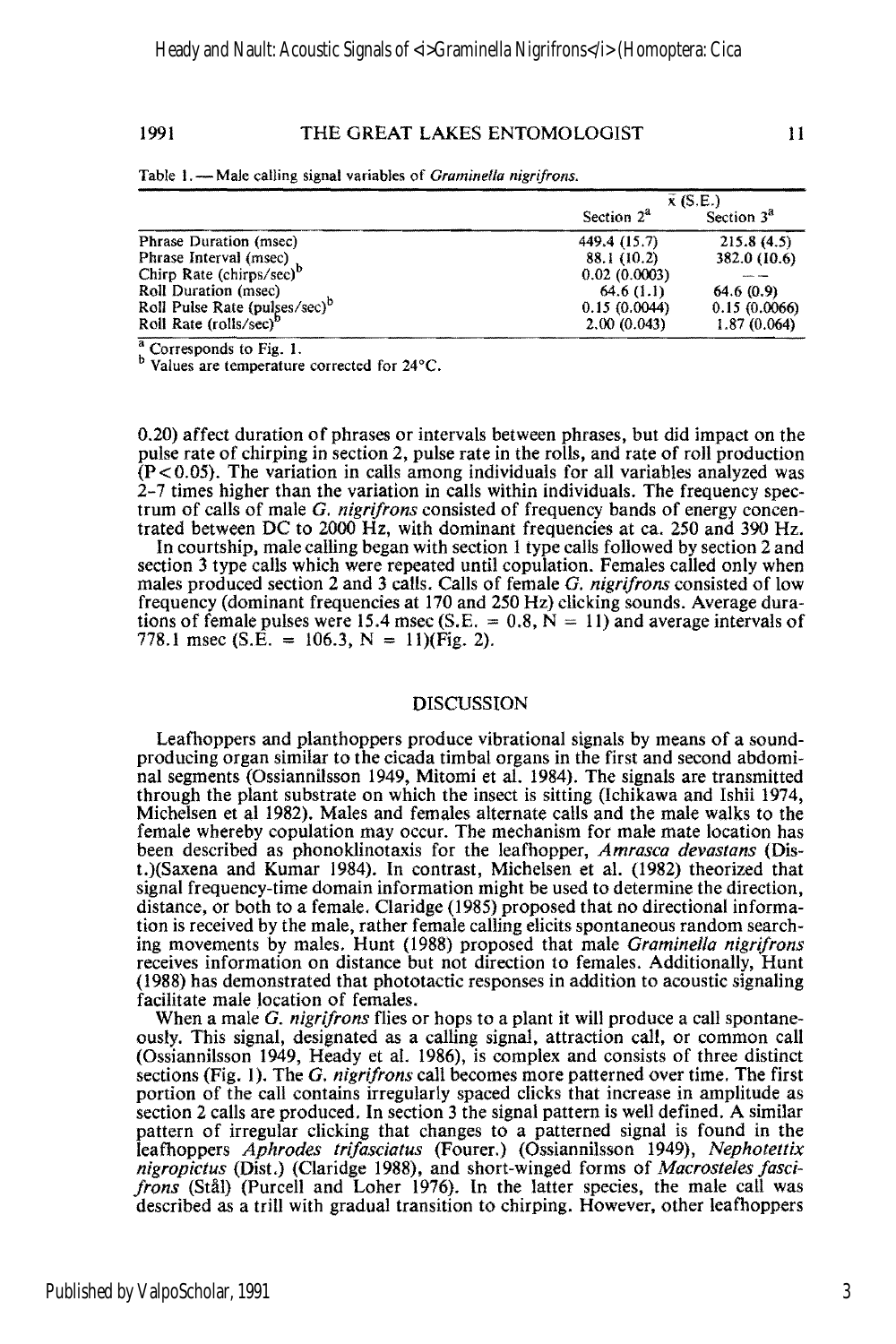

Figure 1. *Graminella nigrifrons* male calling signal. (A) Entire calling signal composed of three labeled sections. (B) Expanded Section 2 type calls with three repeated phrases. A phrase (a) consists of chirps (b) and a roll (c). (C) Expanded Section 3 type calls with three repeated phrases (a) consisting of chirps (b) and a roll (c). There are 6 pulses in the labeled roll.

studied do not produce a long building call, but rather, discrete chirps. *Amrasca devastans* (Distant) was described as producing "croaking" sounds (Saxena and Kumar 1984). Males of 10 *Dalbulus* species spontaneously produced calls composed of chirps (Heady et al. 1986). For example, *D. maidis* (DeLong and Wolcott) emitted 1-11 repeated chirps spontaneously. Male common calls of 10 *Dalbulus* species were analyzed using cluster analyses and the resulting phenogram was similar to groupings of species based on cladistic analysis of morphological characteristics (Heady et al. 1986). Although calls of members within a genus appeared similar in *Dalbulus,* calls of members among related tribes do not seem similar using the characteristics examined here. *Dalbulus* and *Macrosteles,* members of the tribe Macrostelini, have very different calls. The call of G. *nigrifrons* is similar to *N. nigropictus,* yet they are members of different Deitocephalinae tribes, Deltocephalini and Euscelini, respectively. Thus calls may be useful in resolving phylogenetic relationships within genera but not at higher taxonomic levels.

Female calls of G. *nigrifrons* were very simple in structure compared to male calls, and were produced only when males were producing section 2 and 3 signals. Section I male clicks do not elicit female calling nor any other obvious behaviors such as walking, perhaps because they are not patterned and are not species specific, or because their low amplitude may not be received by the fem leafhoppers are also less complex (lacking different patterned sections) compared to male calls. Examples are *Dalbulus* species (Heady et al. 1986; Heady, unpublished described as a buzz (Purcell and Loher 1976); and  $A$ . *devastans*, whose call was described as cooing (Saxena and Kumar 1984).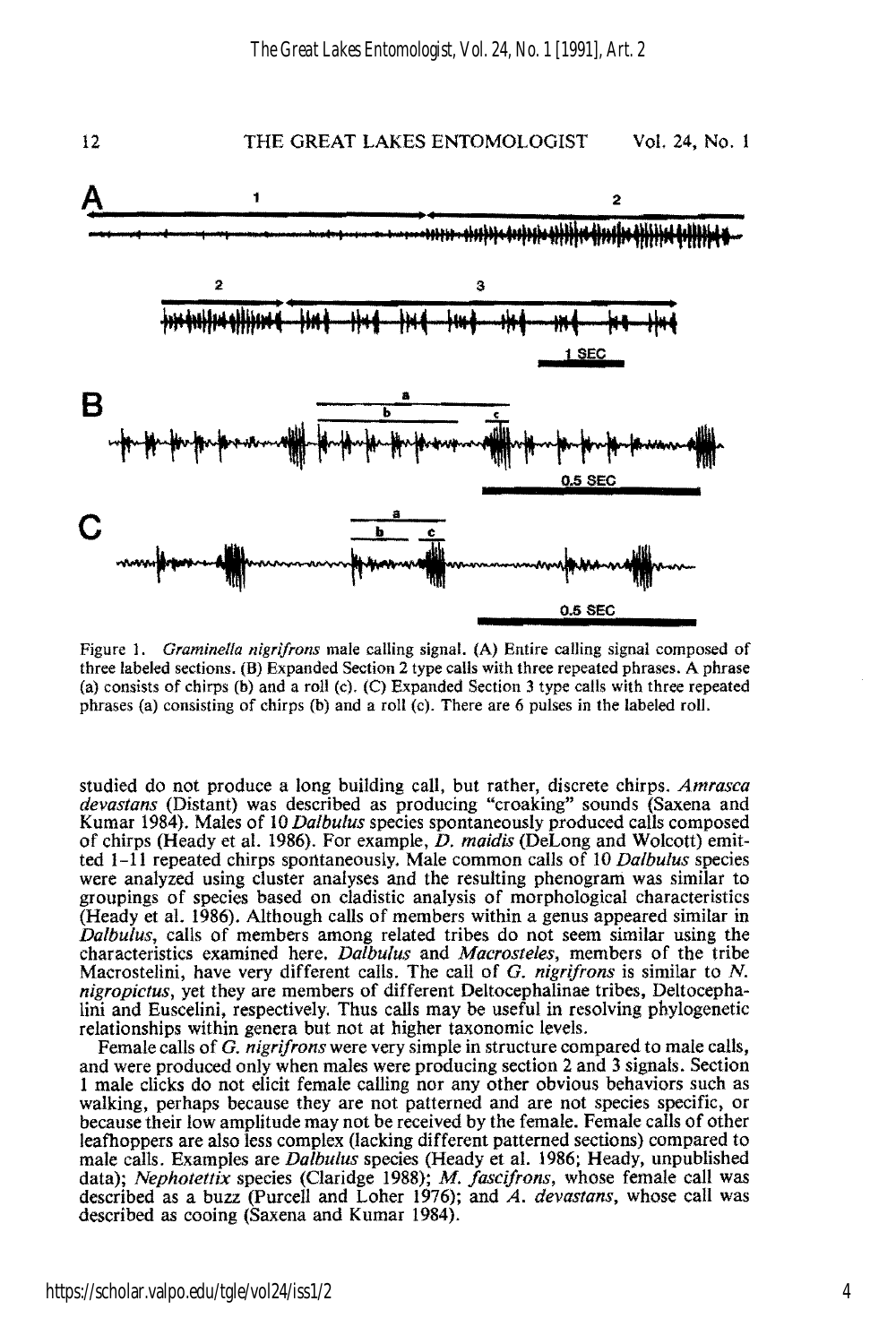

Figure 2. *Graminella nigrifrons* female calling signal produced during male section 2 or section 3 signalling.

The differences in call complexity between males and females may have evolved as a result of (1) the energetic cost of calling, (2) the risks associated with searching for mates, and/or (3) runaway sexual selection. Integral to these three hypotheses is the inherent asymmetry of reproductive roles between the sexes (West-Eberhard 1984). Male leafhoppers, like many insects, produce large numbers of small gametes (sperm) and multiply mate, whereas females invest more in gametes (large eggs), produce relatively few of them, and mate once or twice. In most crickets, katydids, and cicadas, males alone bear this energetically expensive activity of calling while a mute female finds him (Alexander 1967). In leafhoppers, males bear most of calling expense by producing more or longer calls than females.

Acoustic communication is the most energetically expensive of all forms of communication, i.e., chemical, visual, and tactile (Alcock 1989) and is known to be exploited by predators and parasites due to the ease of locating the signaller. A tachinid fly, *Euphasiopteryx ochracea* (Bigot), was attracted to taped songs of the field cricket *Gryl/us integer* Scudder (Cade 1975) and a vertebrate predator (domesticated cat) was observed locating male crickets using their acoustic signals (Walker 1964). Additionally, the sarcophagid fly, *Co/condamyia auditrix* Shewell, acoustically intercepts calling male cicadas (Soper et al. 1976). Specific predators of the leafhopper, G. *nigrifrons* have not been identified. Parasites identified from G. *nigrifrons* include three pipunculid flies, one strepsipteran, two drynid wasps and one encyrtid wasp (Freytag 1987); however, their host-finding strategies have not been elucidated. Generalist insect and spider predators may be attracted to calling male leafhoppers by detecting the vibrations on the plant and by cuing on the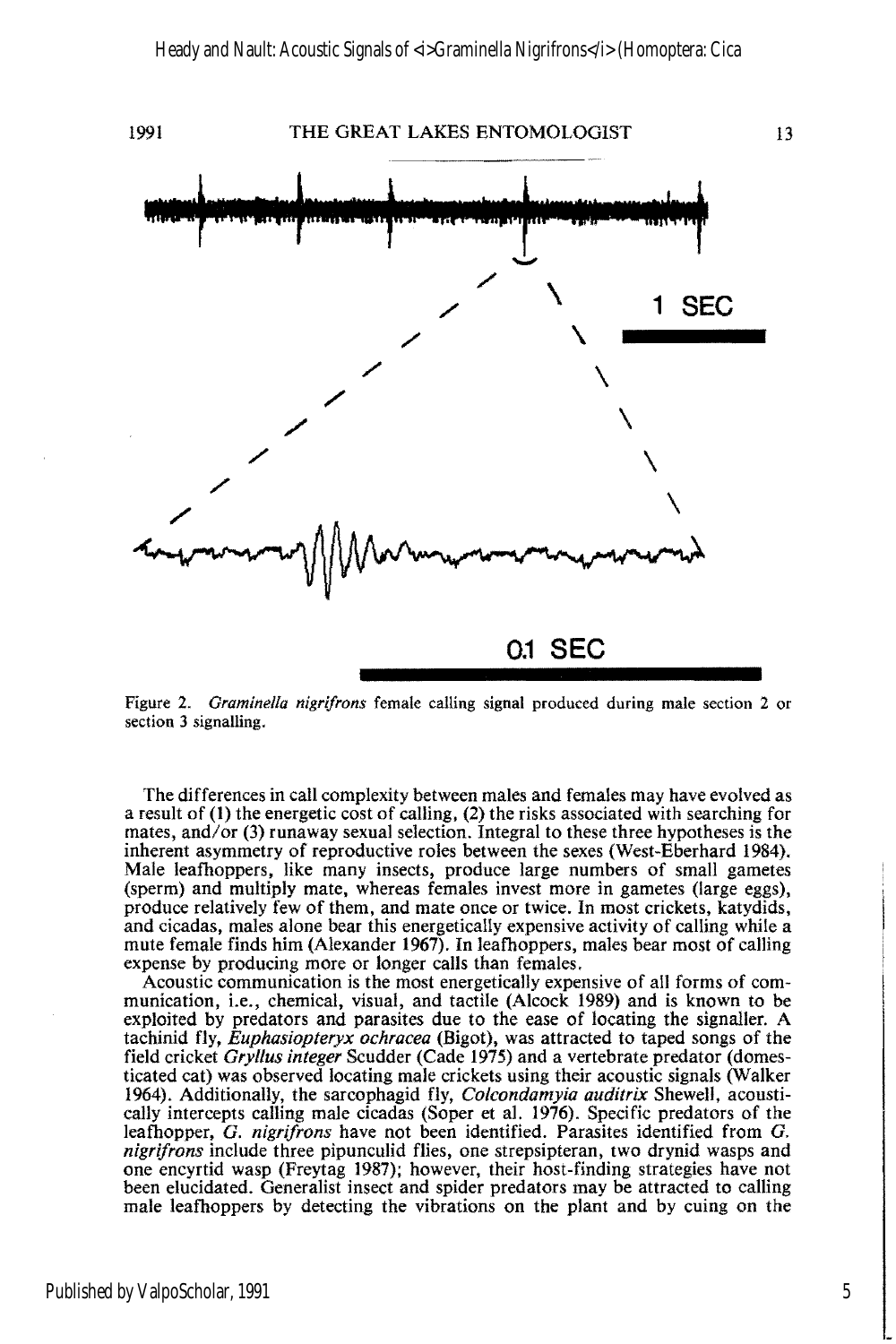#### 14 THE GREAT LAKES ENTOMOLOGIST Vol. 24, No. 1

movement of males as they walk to females. Predators and parasites probably exert selective pressures on general male reproductive behaviors including song characteristics (Cade 1975, Zuk 1987a, b). Several studies of insect mating systems have shown that males suffer greater predation and parasitism as a result of their conspicuous displays and movements through habitats in search for females (Gwynne 1987, Thornhill 1978, Burk 1982, Walker and Masaki 1989). Hunt (1988) found that male G. *nigrifrons* flew plant-to-plant, calling on each, until landing on a plant that harbored sedentary but calling virgin females. This "call-and-fly" tactic was previously found in tick-tock cicadas, *Cicadetta quadricincta* and explained the higher incidence of males than females caught in spider webs (Gwynne 1987).

Lastly, the complex calls of males could be the result of rapid or "runaway" evolutionary change (Fisher 1958). If superior signalling is at a premium then there is selection on females to favor superior signallers as mates, because they will produce sons who are superior signallers. This leads to increasing selection on signalling ability and a genetic correlation between female preference and male signalling ability which will accelerate the evolution of both. Runaway change would end when natural selection against too costly or too risky displays balances sexual selection in favor of traits that are appealing to females (Alcock 1989). We expect that male calls of G. *nigrifrons* contain different section types and are elaborate compared to female calls due to female preference and yet are likely constrained by the energetics of calling and the risks associated with mate-finding.

#### ACKNOWLEDGMENTS

We thank Peggy Rhee and Andrea Sweazy (College of Wooster), Rex Alvey (ARS-USDA, OARDC-OSU), L.V. Madden (Dept. of Plant Pathology, OARDC-OSU), and The Borror Bioacoustic Laboratory, OSU for assistance. Salaries and research support provided by State and Federal funds appropriated to the Ohio Agric. Res. and Dev. Center, The Ohio State Univ. This is Journal Article No. 100-90.

#### LITERATURE CITED

- Alexander, R.D. 1967. Acoustical communication in arthropods. Ann. Rev. Entomol. 12:495-526.
- Alcock, J. A. 1989. Animal Behavior: An Evolutionary Approach. 4th Edition. Sinauer Assoc., Inc. Sunderland, Mass.
- Booij, C. 1. H. 1982. Biosystematics of the *Muel/erianel/a* complex (Homoptera, Delphacidae), interspecific and geographic variation in acoustic behaviour. Z. Tierpsychol. 58:31-52.
- Boyd, F.l. and H. N. Pitre. 1968. Studies on the field biology of *Graminella nigrifrons,* a vector of corn stunt virus in Mississippi. Ann. Entomol. Soc. Amer. 61:1423-1427.
- Boyd, F. 1. and H. N. Pitre. 1969. Greenhouse studies of host plant suitability to *Graminel/a nigri/rons,* a vector of corn stunt virus. 1. Econ. Entomol. 62:126-130.
- Burk, T. 1982. Evolutionary significance of predation on sexually signalling males. Fla. Entomol. 65:90-104.
- Cade, W. H. 1975. Acoustically orienting parasitoids: fly phonotaxis to cricket song. Science 190:1312-1313.
- Choudhury, M. M. and E. Rosenkranz. 1983. Vector relationships of *Graminella nigrifrons* to maize chlorotic dwarf virus. Phytopathology 73:685-690.
- Claridge, M.F. 1985. Acoustic behavior of leafhoppers and planthoppers: species problems and speciation, pp. 103-125. *In:* LR. Nault and 1.G. Rodriguez (eds.), The Leafhoppers and Planthoppers. Wiley, New York.

Claridge, M. F. 1988. Species, speciation and acoustic signals in Auchenorrhyncha, pp.

6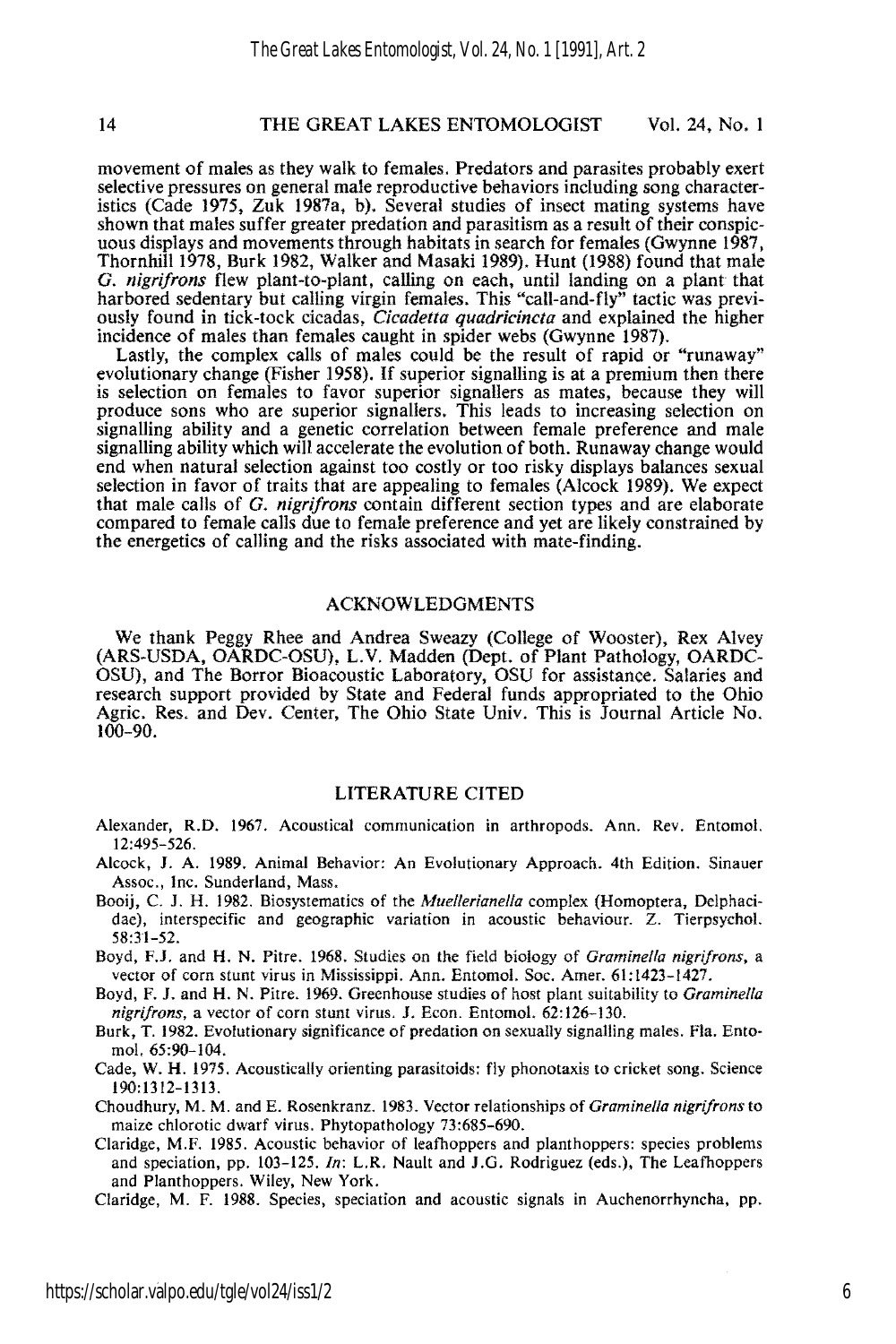*233-243. In:* C. Vidano and A. Arzone (eds.), Proceedings 6th Auchen. Meeting. Turin, Italy.

- D'Arcy, C. J. and L. R. Nault. 1982. Insect transmission of plant viruses and mycoplasmalike and rickettsialike organisms. Plant Disease 66:99-104.
- Douglas, W.A., W.H. Whitcomb, R. W. Hepner, V.M. Kirk and R. Davis. 1966. Some Cicadellidae (Homoptera) collected from corn in the southeastern United States. Ann. Entomol. Soc. Am. 59:393-396.
- Durant, J. A. 1%8. Leafhopper populations on ten corn inbred lines at Florence, South Carolina. Ann. Entomol. Soc. Am. 61:1433-1436.
- Durant, J. A. and L. W. Hepner. 1968. Occurrence of leafhoppers (Homoptera: Cicadellidae) on corn in South Carolina. J. Ga. Entomol. Soc. 3:77-82.
- Fisher, R. 1958. The Genetical Theory of Natural Selection. Dover. New York.
- Freytag, P.H. 1987. The parasites of *Graminella nigrifrons* (Forbes). pp.253-255. *In:* M.R. Wilson and L.R.Nault (eds.), Proc. 2nd Int. Workshop on Leafhoppers and Planthoppers of Economic Importance. CIE, London.
- Gingery, R. E. 1988. Maize chlorotic dwarf and related viruses, pp. 259-272. *In:* The Plant Viruses. Vol. 3. Polyhedral virions with monpartite RNA genomes. R. Koenig (ed.) Plenum Press. New York.
- Gordon, D. T. and L. R. Nault. 1977. Involvement of maize chlorotic dwarf virus and other agents in stunting diseases of *Zea mays* in the United States. Phytopathology 67:27-36.
- Gordon, D. T., O. E. Bradfute, R. E. Gingery, J. K. Knoke, R. Louie, L. R. Nault and G. E. Scott. 1981. Introduction: history, geographic distribution, pathogen characteristics, and economic importance, pp. 1-12. *In:* Virus and viruslike diseases in the United States. D.T. Gordon, J. K. Knoke and G. E. Scott (eds.). Southern Cooperative Series Bulletin 247. Ohio Agricultural Research and Development Center, Wooster, OH.
- Gwynne, D. T. 1987. Sex-biased predation and the risky mate-locating behaviour of male ticktock cicadas (Homoptera: Cicadidae). Anim. Behav. 35: 571-576.
- Heady, S. E., L. R. Nault, G. F. Shambaugh, and L. Fairchild. 1986. Acoustic and mating behavior of *Dalbulus* leafhoppers (Homoptera: Cicadellidae) Ann. Entomol. Soc. Am. 79:727-736.
- Heady, S. E. 1987. Acoustic communication and phylogeny of *Dalbulus* leafhoppers, pp.189-202. *In:* Proc. 2nd Int. Workshop on Leafhoppers and Planthoppers of Economic Importance held Provo, Utah 28 July-I Aug. 1986. M.R. Wilson and L.R. Nault (eds.), ClE., London
- Huber, F., T. E. Moore, and W. Loher (eds). 1989. Cricket Behavior and Neurobiology. Cornell University Press. New York.
- Hunt, R. E. 1988. Transmission of maize chlorotic dwarf virus and studies of the biology of its leafhoppers vector, *Graminella nigrifrons.* Ph.D. Thesis of Ohio State University, Columbus, Ohio.
- Hunt, R. E. and L. R. Nault. 1990. Influence of life history of grasses and maize chlorotic dwarf virus on the biotic potential of the leafhopper *Graminella nigrifrons* (Homoptera: CicadeIlidae). Environ. Entomol. 19:76-84.
- Ichikawa, T. and S. Ishii. 1974. Mating signal of the brown planthopper *Nilaparvata lugens* (Still) (Homoptera: Delphacidae): vibration of the substrate. Appl. Enlomol. Zool. 9:196-198.
- Kramer, J. P. 1967. A taxonomic study of *Graminella nigrifrons,* a vector of corn stunt disease, and its congeners in the United States (Homoptera:Cicadellidae:Deltocephalinae). Ann. Entomol. Soc. Am. 60:604-616.
- Knoke, J. K., R. J. Anderson, R. Louie, L.V. Madden and W. R. Findley. 1983. Insect vectors of maize dwarf mosaic virus and maize chlorotic dwarf-virus, pp. 130-l38. *In:* D. T. Gordon, J. K. Knoke, L. R. Nault and R. M. Ritter (eds.). Proceedings of the International Maize Virus Colloquium and Workshop. Aug. 2-6, 1982. Wooster, Ohio.
- Larsen, K. J., L.V. Madden, and L. R. Nault. 1990. Effect of temperature and host plant on the development of the black faced leafhopper. Entomologia Experimentalis et Applicata 55:285-294.